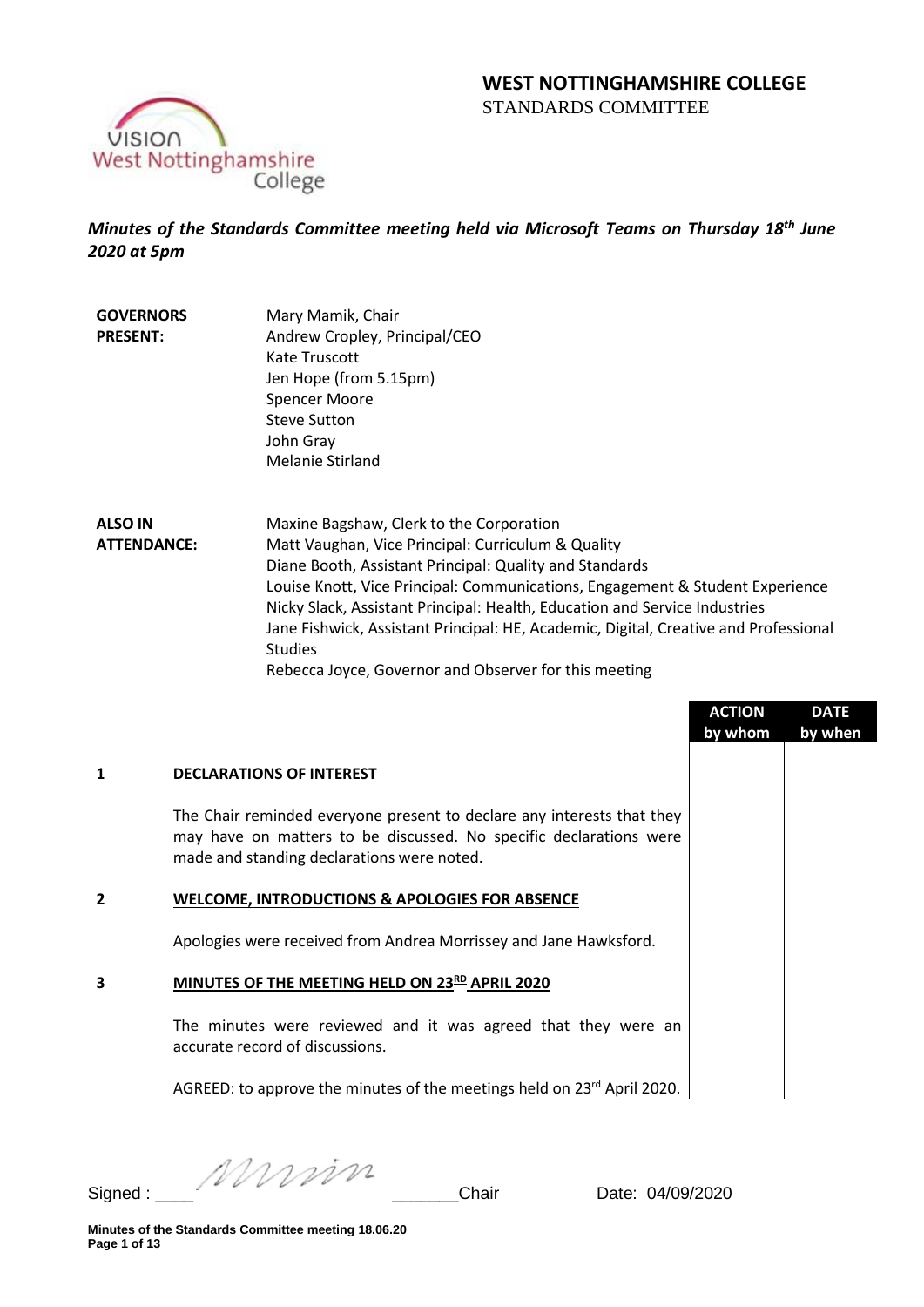There were no matters arising.

#### **4 ACTION PROGRESS REPORT**

The Committee were happy to note the content of the update provided.

#### **5 GOVERNORS' DATA DASHBOARD 2019/20**

The dashboard was considered and covers up to period 11. Key matters noted were:

- The attendance statistics do not include the level of online engagement.
- Observation data has not changed since the last meeting. Observations were finalised in February and then the college moved to its deep dive strategy.
- Focus now is on retention  $-$  this has declined but relates to learners who were waiting to be removed from the system and are not COVID-19 withdrawals.
- High needs position remains the same.
- Position in relation to disadvantaged is also a system removals issue.

In considering the information, a question from the Committee was specifically in relation to the off the job element of apprenticeships – the aim is 20% and, at 17%, this has stayed the same since the last report. All agreed that this was something to better understand, with any lessons learned to be taken forward to future years.

The Committee were advised that the RAG-rating relates to the position when compared to the previous report and not against full year targets. The Committee didn't necessarily feel that this was the most helpful way of RAG-rating and asked that those items which are a concern are RAGrated as red; this would then provide an easier system to give governors focus.

AGREED: to note the content of the update provided.

## **6 QIAP UPDATE**

The Vice Principal: Curriculum and Quality introduced this item and specifically asked the Committee to note:

• The six weaknesses identified within the QIAP are the key weaknesses affecting the progress and outcomes for learners. The updated QIAP details the most recent actions to rectify the key weaknesses. Appropriate focus is included on the response to the COVID-19 pandemic within the weaknesses. He provided assurance that the QIAP is regularly reviewed with updates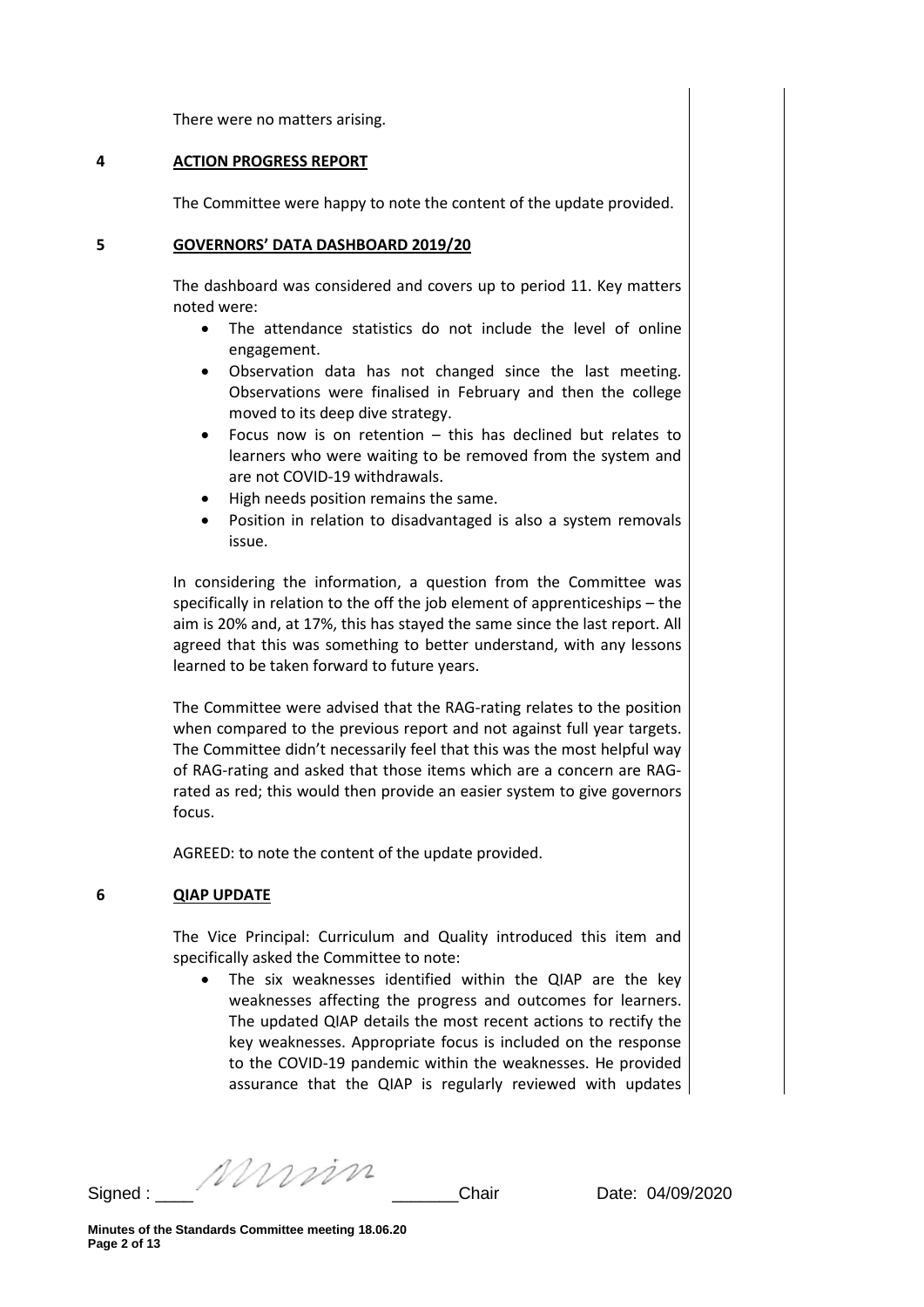provided regarding all key weaknesses.

- Specific actions continue to take place to rectify identified weaknesses in teaching, learning and assessment and, in particular, in apprenticeships and English and maths provision. He confirmed that two weaknesses identified relate to English and maths and provided assurance that work continues in this area; however, the college is not yet where it wants to be.
- A recent deep dive of motor vehicle online teaching and learning found a series of weaknesses that are being rectified to timescales by accountable leads.
- Emphasis is placed on the calculation of estimated grades and ranking across multiple types of qualifications and meeting the different requirements of the 26 awarding organisations that the college works with. He described this as a huge exercise to complete and that the work involved should not be underestimated.

The Committee were advised that the QIAP presented is correct as at  $9<sup>th</sup>$ June 2020 and that this is subject to a formal review every month. So far there are limited green areas because it is all about the impact on learners. In many areas the actions are moving towards a green, but the college is taking a cautious approach.

The Committee's attention was specifically drawn to page 2 of the report and the deep dive undertaken in relation to motor vehicle: this clearly sets out the strengths and also aspects requiring development. He confirmed that robust action plans and processes for improvement are introduced following deep dives and that this is at a granular level.

The Committee's attention was drawn to page 3 and it was noted that there have been a range of training opportunities and coaching taking place during lockdown. Staff engagement in relation to this has been really positive. This will continue in June and July with a range of high profile external trainers planned to support further improvements.

The Committee's attention was drawn to page 4 and it was explained that, of the six areas of weakness, apprenticeship provision is where the college is making least progress. The Committee considered line 3 and challenged in terms of the fact that there were a lot of actions due to be completed in June 2020. They questioned whether there was a need to review dates to focus on when the college will see an impact rather than when the actions will be completed: an example given was in relation to CPD. A challenge from the Committee was that they need to better see the outcomes of actions taken, e.g. to better understand the impact of CPD/training, and then how this will be evidenced by the impact on learners.

The Vice Principal confirmed that the team is developing position

Signed : \_\_\_\_ \_\_\_\_\_\_\_Chair Date: 04/09/2020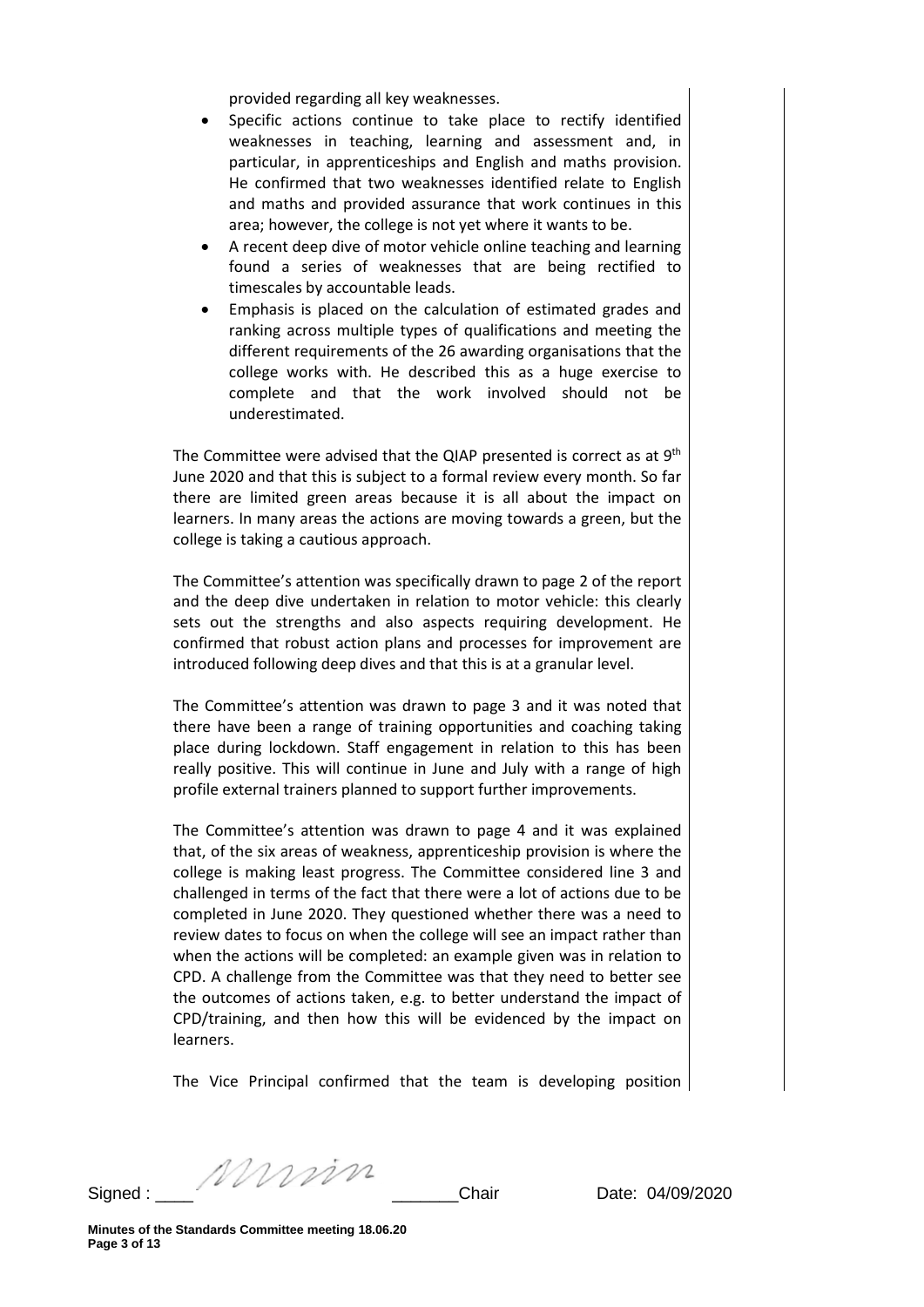statements for every area and acknowledged that there was more that could be done to articulate the benefits of the actions and the impacts on learners. He described it as a herculean effort to have got all of the training completed during COVID, and that this was a testament to staff engagement. The assessment process was also a significant challenge; however, it was a hugely beneficial exercise.

AGREED: to note the content of the update provided.

## **7 DIRECT DELIVERY REPORT**

The Vice Principal: Curriculum and Quality introduced this item and confirmed that the focus was on learner engagement during lockdown. Key matters noted were:

- Study programmes learners' engagement continues to be high on level 3 courses and some level 2 courses, but is too low at level 1 and entry level. Between  $11<sup>th</sup>$  and  $15<sup>th</sup>$  May, there were 1,573 active Teams lessons; 3,552 active users of the Teams sites set up by the teachers; a total of 80,989 chat messages sent within the Teams sites; and 2,058 video/calls made through Teams sites. In addition, further contact and interaction with some students has taken place through Pro Monitor and Google Classroom. He explained that the college has sought to continually improve teaching and learning as online delivery has developed.
- All teachers continue to teach online. The very few teachers who have not engaged sufficiently have been successfully challenged and supported to improve their performance. There was a CPD training session in June for online teaching styles, where resources to use were shared and it was made clear that delivery should not just be about presenting and Q&As.
- Engagement in relation to English and maths is still a concern. At the date of the report, a third of students were engaging and this is now down to a quarter. He confirmed that the college was not happy with this position and was trying to improve, and that more deep dives are planned.
- In relation to apprentices, 28% have not had contact recorded on OneFile; again, this needs to be a focus.
- As at 26<sup>th</sup> June, for the vast majority of learners, online learning will cease. However, this is not the case for all: e.g., in A-Levels, online teaching will continue to either bridge gaps or get ahead. This will be replicated for some level 3 vocational learners.

The Committee asked whether there had been any improvements in the engagement levels seen for brickwork, plastering, painting, etc. The Committee were advised that there have been no improvements, particularly at level 1 and 2, and there has in fact been a decline. Level 3 engagement is still good. The Vice Principal expressed the view that the

Signed : \_\_\_\_ \_\_\_\_\_\_\_Chair Date: 04/09/2020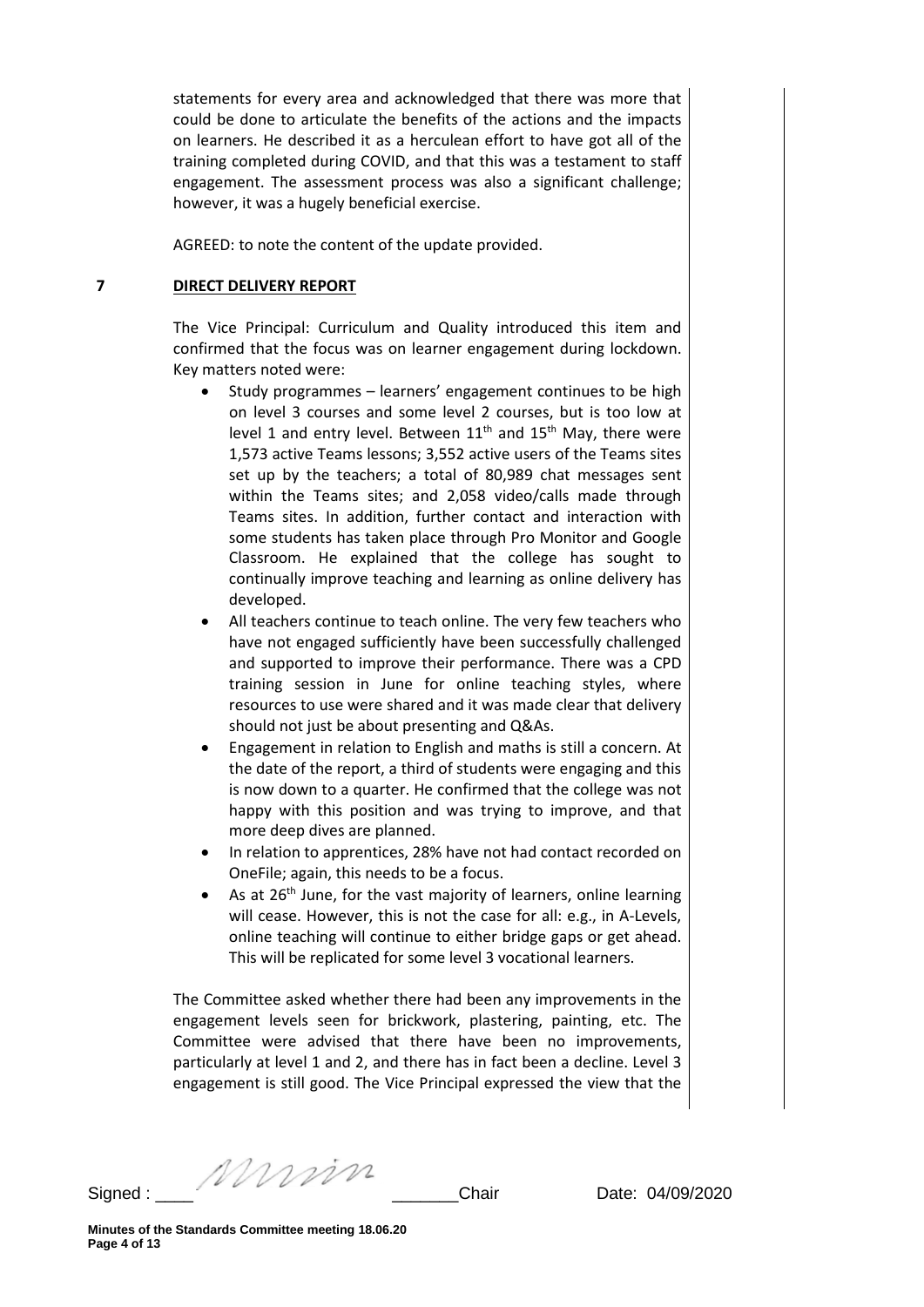|         | sooner these students can return the better, as they have really missed<br>the site experience.                                                                                                                                                                                                                                                                                                                                                                                                                                                                                                                                           |        |                  |
|---------|-------------------------------------------------------------------------------------------------------------------------------------------------------------------------------------------------------------------------------------------------------------------------------------------------------------------------------------------------------------------------------------------------------------------------------------------------------------------------------------------------------------------------------------------------------------------------------------------------------------------------------------------|--------|------------------|
|         | The Vice Principal provided assurance that staff absolutely know what<br>the statistics show and are saying and that, whilst it will not be possible<br>to make seismic changes, the college does know which areas require<br>focus. A challenge from the Committee was that learners need to be<br>reengaged before the summer or there is the risk that they may not<br>come back at all in September.                                                                                                                                                                                                                                  |        |                  |
|         | The Vice Principal confirmed that the college is looking at a number of<br>outreach strategies, particularly for the vulnerable, and that this may<br>involve further work in partnership with the Inspire and Achieve<br>Foundation. A challenge from the Committee was that the college needs<br>to make sure that no one is left behind or 'falls through a crack'. The<br>Committee all agreed that this was a risk that needed to be continually<br>monitored.                                                                                                                                                                       |        |                  |
|         | In terms of the engagement levels, the Committee asked whether the<br>executive know if this is a sector issue or WNC-specific. The Vice Principal<br>confirmed that there were some really good levels of engagement seen;<br>however, this has not been the focus in the report as staff are very much<br>tuned in to the negatives. The belief is that WNC is ahead of many other<br>colleges in terms of the online delivery offer and levels of engagement.                                                                                                                                                                          |        |                  |
|         | The Committee indicated that, if such become available, they would very<br>much like to see any AoC or other surveys provided in relation to the<br>national position on online learning. The Committee all agreed that it<br>would be very helpful to compare WNC with others in the sector, if that<br>is possible.                                                                                                                                                                                                                                                                                                                     | VP:C&Q | <b>July 2020</b> |
|         | The Committee then went on to discuss the quality of TLA with<br>subcontractors, and expressed some concern that WNC may be<br>tolerating less than good TLA. The Vice Principal confirmed that there<br>were three subcontractors where the college is now confident regarding<br>quality. Staff have met with all subcontractors to better understand and<br>see for themselves what they are delivering online and, through this<br>process, can better understand the challenges. Some learners were<br>referred through DWP and have social challenges in terms of access to<br>IT, and this has impacted upon levels of engagement. |        |                  |
|         | AGREED: to note the content of the update provided.                                                                                                                                                                                                                                                                                                                                                                                                                                                                                                                                                                                       |        |                  |
| 8       | <b>APPRENTICESHIP PERFORMANCE</b>                                                                                                                                                                                                                                                                                                                                                                                                                                                                                                                                                                                                         |        |                  |
|         | The Assistant Principal: Quality and Standards introduced her detailed<br>report. Key matters noted were:<br>Retention has declined since the last report and she explained<br>that this sometimes relates to how the college is required to                                                                                                                                                                                                                                                                                                                                                                                              |        |                  |
| Signed: | Murin<br>Chair<br>Date: 04/09/2020                                                                                                                                                                                                                                                                                                                                                                                                                                                                                                                                                                                                        |        |                  |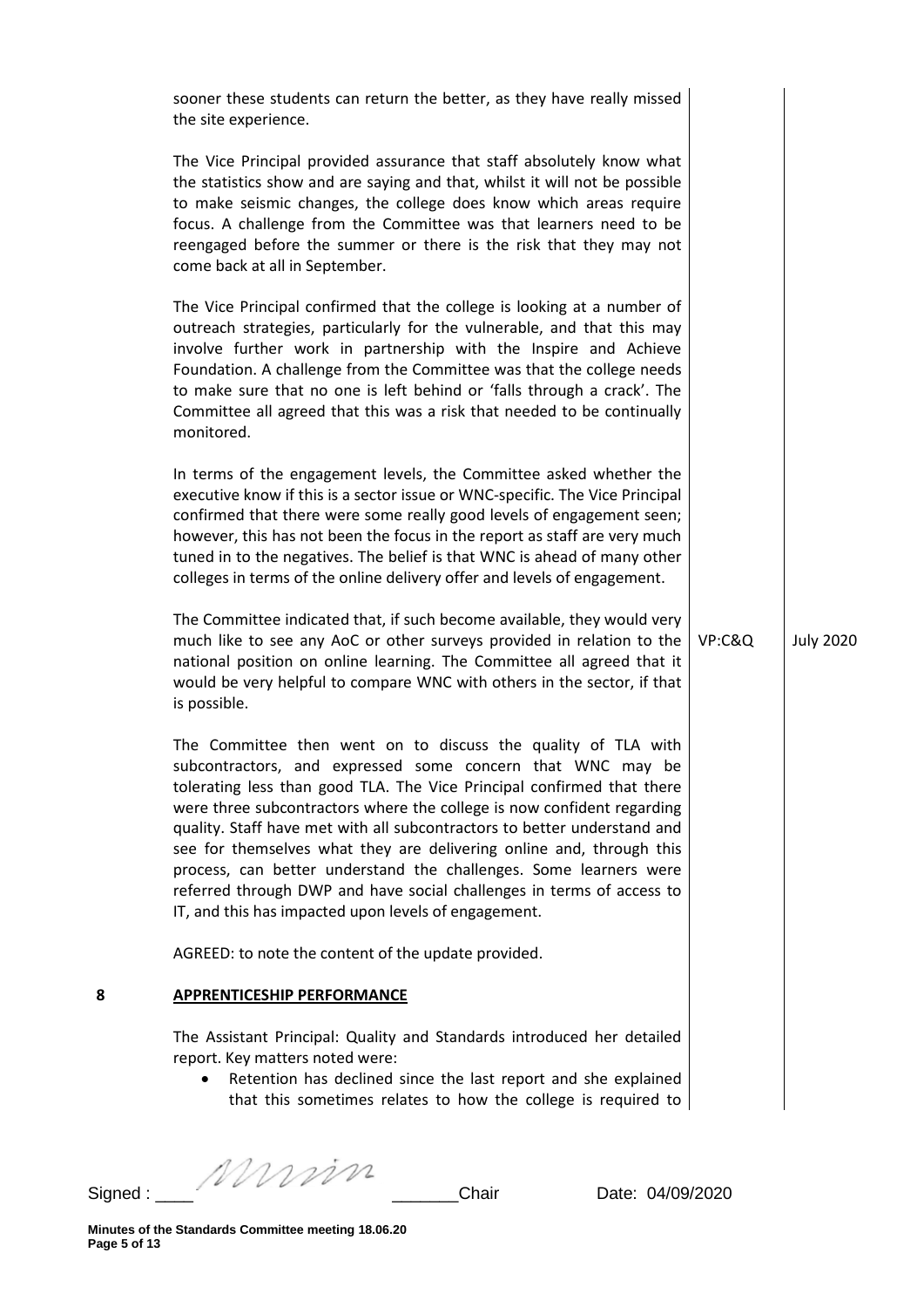|   | report the data: for example, 23 learners have completed their<br>learning but cannot yet undertake the end point assessment;<br>however, they are shown as 'withdrawn' as there is no more<br>learning required. Some end point assessments cannot yet take<br>place, for example hair and beauty, retail, business, etc.<br>Use of OneFile and recording of 20% off the job training remains<br>٠<br>a focus. She advised that:<br>In many areas, the data reflects the fact that there are<br>functionality issues within the system.<br>There are some inconsistencies in terms of reporting,<br>More chasing is needed to ensure data is entered into the<br>system on a timely basis. |        |            |  |
|---|---------------------------------------------------------------------------------------------------------------------------------------------------------------------------------------------------------------------------------------------------------------------------------------------------------------------------------------------------------------------------------------------------------------------------------------------------------------------------------------------------------------------------------------------------------------------------------------------------------------------------------------------------------------------------------------------|--------|------------|--|
|   | She provided the Committee with assurance that the team has done a<br>really in-depth analysis and know what needs to be done to resolve the<br>issues identified, and she confirmed that work was still ongoing in<br>relation to OneFile. A challenge from the Committee was in terms of the<br>arrangements to be put in place to bring about improvements at pace.<br>The Committee were assured that good progress has been made since<br>the establishment of the OneFile task group in October 2019. She<br>indicated that it is a constant exercise to remind staff and students what<br>is needed on the system.                                                                   |        |            |  |
|   | The Committee asked whether there have been any improvements in<br>relation to the number of reviews being completed. It was confirmed<br>that there have and it was explained that some learners simply haven't<br>ticked the appropriate box required to 'sign' to confirm. She indicated<br>that furlough will also have caused some lag in terms of reviews being<br>completed.                                                                                                                                                                                                                                                                                                         |        |            |  |
|   | She provided assurance to the Committee that she has provided training<br>on what constitutes 'off the job' and that managers know which staff<br>need additional support to ensure a consistent and timely approach. It<br>was agreed that an update regarding the number of reviews that have<br>and haven't been completed would be provided at the next meeting,<br>with clarity to be provided in relation to what is on target and what is<br>behind.                                                                                                                                                                                                                                 | AP Q&S | Sept. 2020 |  |
|   | AGREED: to note the content of the update provided.                                                                                                                                                                                                                                                                                                                                                                                                                                                                                                                                                                                                                                         |        |            |  |
| 9 | TLTA REPORT 2019/20 (INCLUDING OUTCOMES OF DEEP DIVES)                                                                                                                                                                                                                                                                                                                                                                                                                                                                                                                                                                                                                                      |        |            |  |
|   | The Assistant Principal: Quality and Standards introduced this report and<br>reminded that observations ceased in February 2020. The college was<br>intending to undertake reobservations of those members of staff who<br>had not met expectations, however, the COVID-19 pandemic impacted<br>upon this. After February 2020, the college moved to implement its deep<br>dive strategy.                                                                                                                                                                                                                                                                                                   |        |            |  |
|   |                                                                                                                                                                                                                                                                                                                                                                                                                                                                                                                                                                                                                                                                                             |        |            |  |

Signed : \_\_\_\_ \_\_\_\_\_\_\_Chair Date: 04/09/2020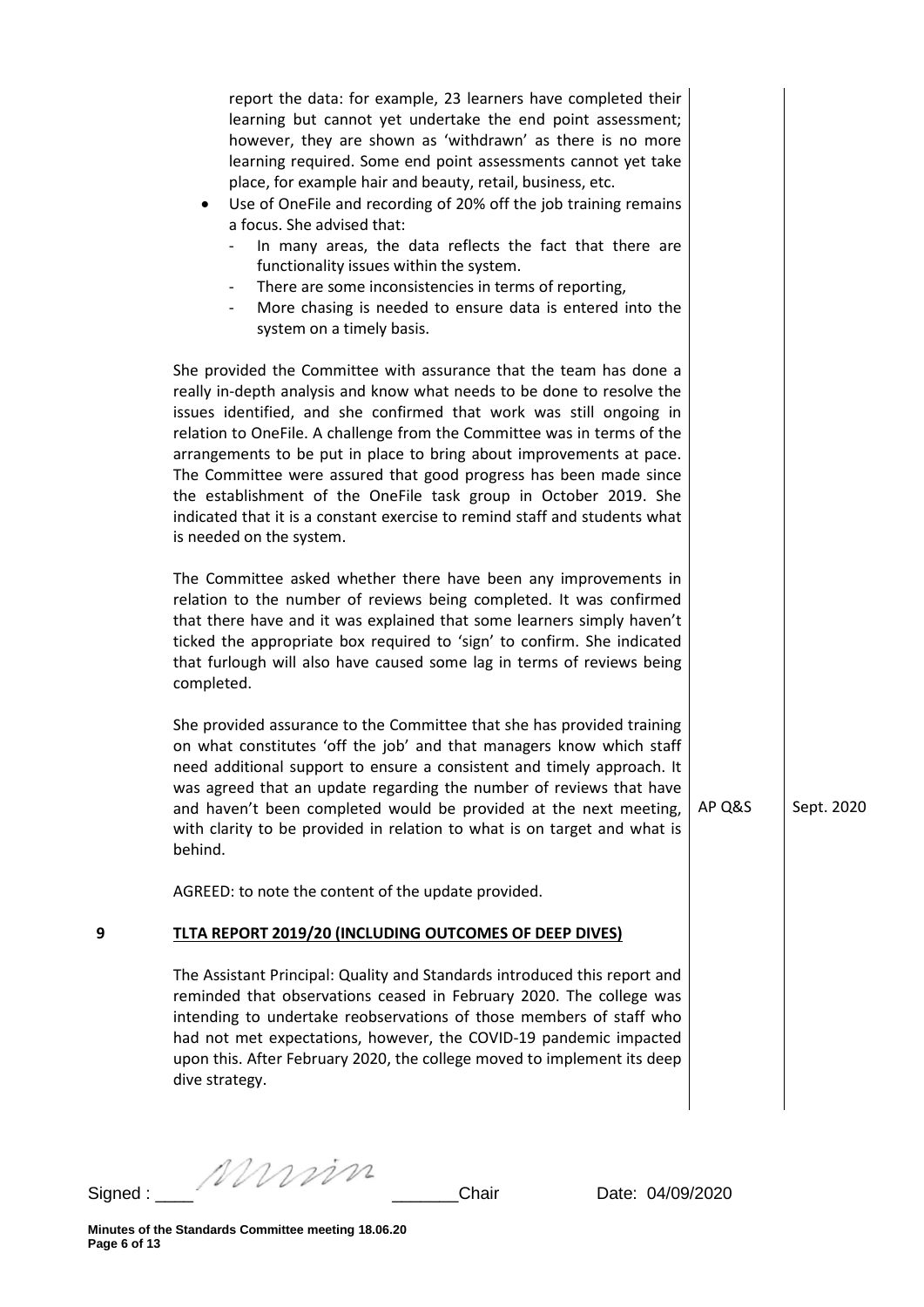|    | The Committee's attention was drawn to the deep dive summary<br>outcomes, and the Assistant Principal described the deep dive in relation<br>to level 1 as a very interesting exercise. She confirmed that some<br>common themes were evident but also some specific issues identified.<br>She expressed the view that deep dives give a much more balanced<br>approach when compared to observations, and that the process is a lot<br>more incisive as it covers a much broader range of indicators. She<br>expressed the view that deep dives have really driven collective<br>ownership by the teams.<br>In terms of the deep dive outcomes, the Committee were reminded that<br>the perceived weakest areas were targeted first to drive forward<br>improvements, and it was confirmed that the deep dives are not<br>intended or considered to be a punitive approach.<br>The Committee asked whether there were timelines in place for<br>completing the action plans. It was confirmed that there are and that<br>they are picked up within the departmental QIPs and PMRs. The<br>Committee acknowledged that what was in place was a robust approach;<br>however, they acknowledged that it was currently developmental.<br>A challenge from the Committee was to undertake a short, simple survey<br>with staff to ascertain how they have felt during the deep dives and to<br>ask whether these had led to changes/improvements. They<br>acknowledged how far the college has come and felt that it would be<br>useful to have an opportunity to triangulate impact.<br>AGREED: to note the content of the update provided. | AP Q&S | Sept. 2020 |
|----|------------------------------------------------------------------------------------------------------------------------------------------------------------------------------------------------------------------------------------------------------------------------------------------------------------------------------------------------------------------------------------------------------------------------------------------------------------------------------------------------------------------------------------------------------------------------------------------------------------------------------------------------------------------------------------------------------------------------------------------------------------------------------------------------------------------------------------------------------------------------------------------------------------------------------------------------------------------------------------------------------------------------------------------------------------------------------------------------------------------------------------------------------------------------------------------------------------------------------------------------------------------------------------------------------------------------------------------------------------------------------------------------------------------------------------------------------------------------------------------------------------------------------------------------------------------------------------------------------------------------------------------|--------|------------|
| 10 | <b>SUBCONTRACTORS</b><br>The Assistant Principal: Quality and Standards introduced this item and<br>confirmed that:<br>The carryover is now 22 and these apprentices are just awaiting<br>EPAs, certification etc. The expectation is that all will achieve.<br>This academic year, all AEB subcontractors are based within or<br>٠<br>very close to D2N2. AEB retention remains positive.<br>Inspire and Achieve is affecting the retention pass and<br>٠<br>achievement data as its retention rate is currently at 92.6% and<br>its pass and achievement rates are very low at 60.8% and 53.6%.<br>The Committee were reminded that the Inspire and Achieve<br>Foundation works with really hard to reach learners and that this<br>does influence their data.<br>In relation to Linden Management, two online observations were<br>٠<br>undertaken with some really good practice evident.<br>The college meets with each subcontractor on a regular basis.<br>٠<br>There are two subcontractors that have delivered online<br>learning, whilst the others have focused on keep-warm activities                                                                                                                                                                                                                                                                                                                                                                                                                                                                                                                                       |        |            |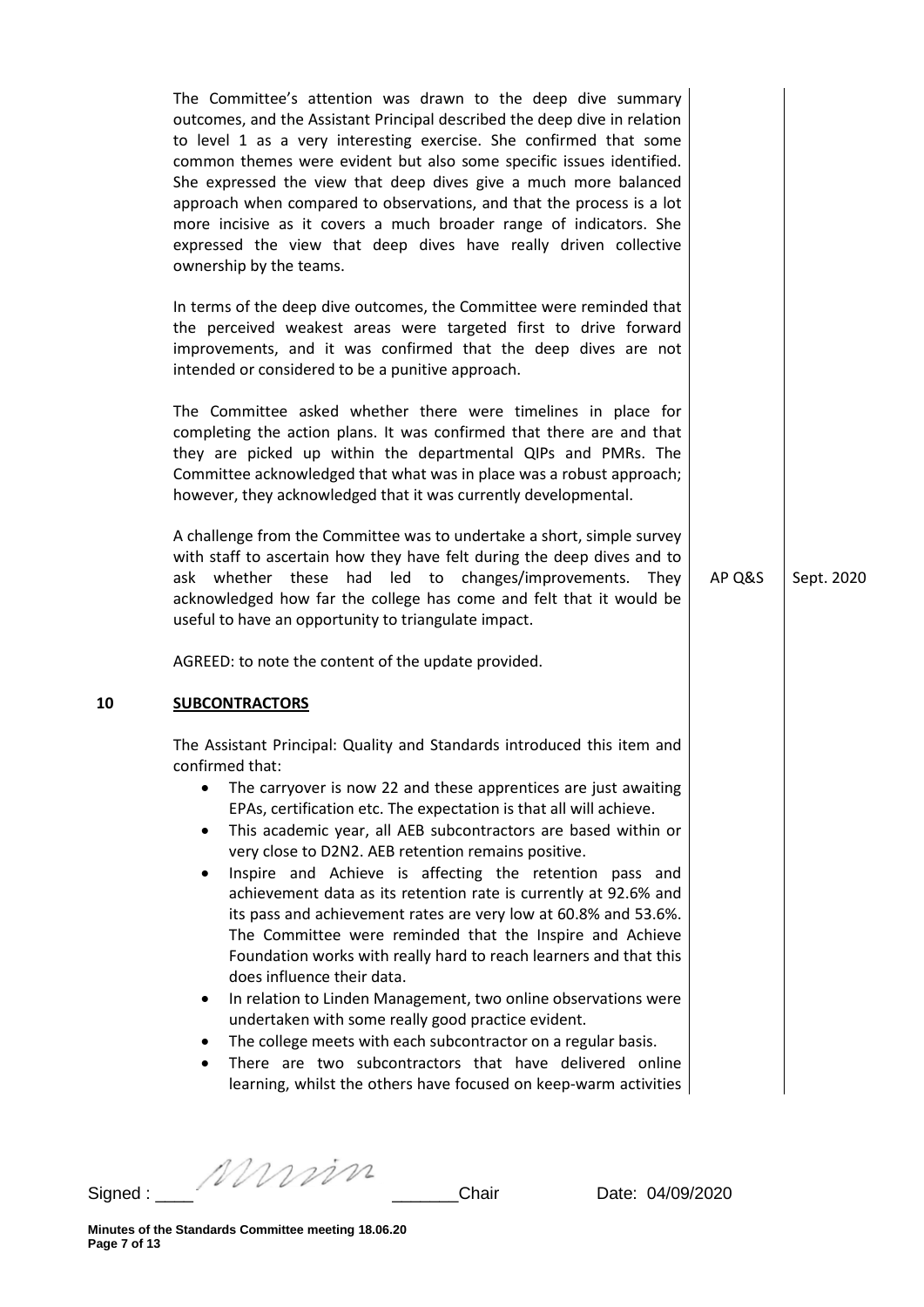until they can resume face-to-face activity.

• The college has completed its own reviews of the subcontractor risk assessments completed regarding extending contact with learners as the COVID-19 lockdown eases.

AGREED: to note the content of the update provided.

### **11 START OF THE YEAR ARRANGEMENTS 20/21**

The Vice Principal introduced this item and it was acknowledged that governors are very familiar with the curriculum changes made. All agreed that these were intended to really motivate and challenge both learners and staff. The curriculum changes are working alongside the business improvement projects, with the first 42 days being a focus.

The Committee were reminded that social distancing expectations have been a real priority and it was confirmed that staff have worked hard to ensure that all aspects have been considered. The Committee's attention was drawn to paragraph 2.5, which details the steps planned to reduce the dropout rate, and it was explained that, because of Government guidance regarding COVID-19, plan B timetables are being put in place. This will involve students having one week on and one week off site. Key aspects will include:

- Whilst students are off-site, they will be set work to do.
- The college will maximise what they do whilst on site.
- Teachers will be teaching the same content for two weeks.
- The college is looking at IT that may be able to support students accessing lessons from on site on a 50/50 basis.
- The college's plans will significantly change again if social distancing comes down to one metre.
- Providing a rich and varied series of interactive edutainment events in each curriculum area and across the college is really critical.
- The idea of staggered starts has now been abandoned.
- Additional temporary CIAG and 'swap don't drop' staffing agreed to help ensure all learners are enrolled and stay in learning on the appropriate courses. These are considered to be critical.
- Current consideration is being given to some existing groups of learners commencing the academic year in August; for example, current level 3 year 1 students who are progressing to year 2 and will benefit from teaching and learning enabling them to catch up and make good early progress in year 2. He explained that current thinking is that it will apply to all level 3 groups and will, in part, include some edutainment-style activities.

He described the college as needing to be really fluid and responsive; therefore, it is likely that there will be more changes as the college needs to constantly change in response to variables.

Signed : \_\_\_\_ \_\_\_\_\_\_\_Chair Date: 04/09/2020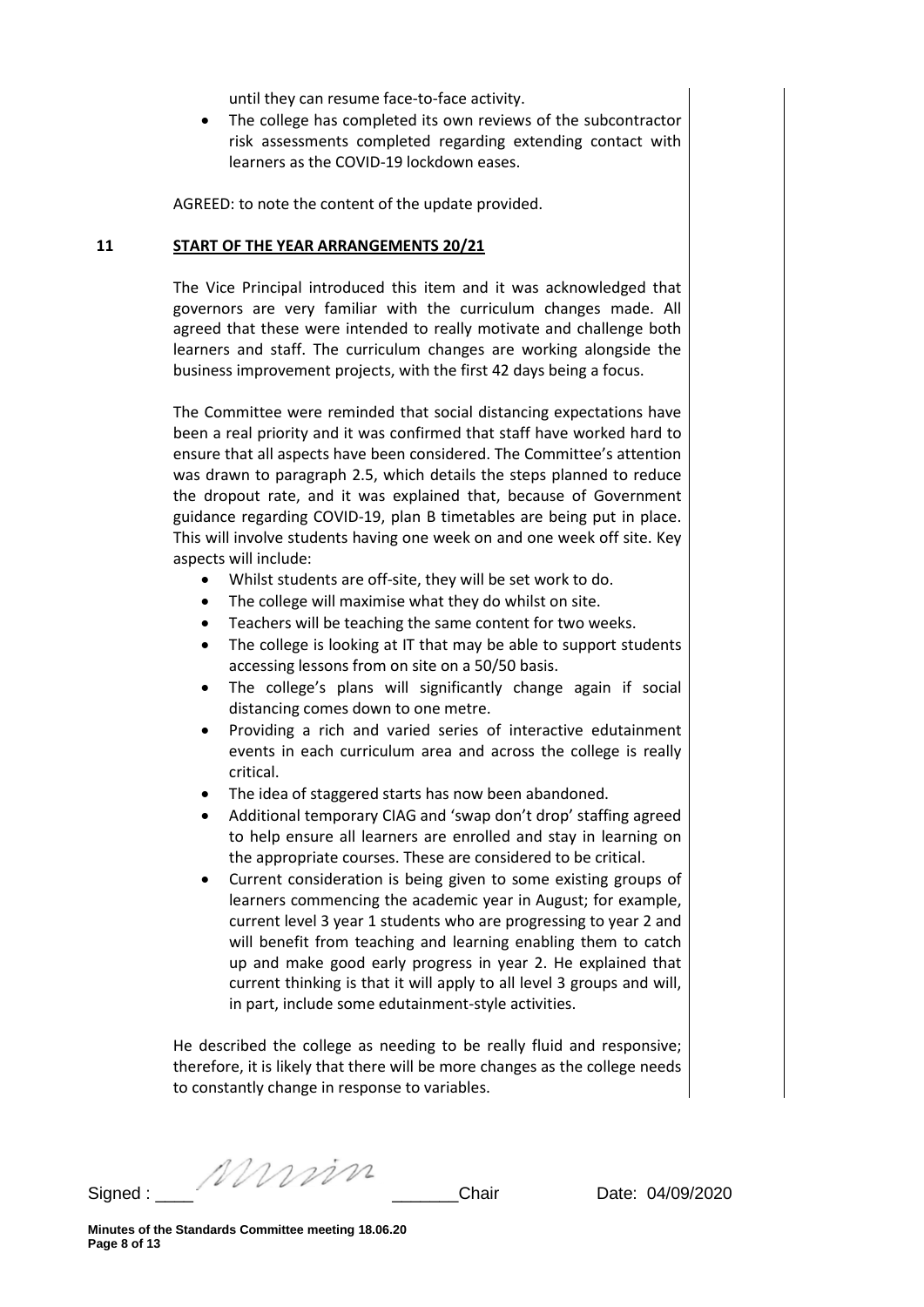The Committee asked whether there are any key risks or concerns. The Vice Principal indicated that those groups with low level engagement are a priority and are a concern. In addition, the two-week timetable may mean that some students don't progress as well as they would if they were on site 100%. The college may not be able to push acceleration; however, this is likely to be a national issue.

21/22 year will also be a challenge as the current year 11s in year 20/21 are not likely to be on site at schools for 100%. One Committee member made the observation that, in the schools sector, they are looking at undertaking mental health and wellness assessments before they even start academic assessments. A challenge from the Committee was that the college needs to be aware of similar challenges in relation to its own students.

In general discussion it was acknowledged that a significant concern is the learners who were not already on the college's radar before lockdown. It was confirmed that the college is strengthening the welfare team and that this includes a welfare coordinator. The college is also starting to make good links with the community mental health services. The plan is to scale up support, even if it is only on a temporary basis until December, as the college will have a better idea of the challenges facing students at this point. It was confirmed that those students who were on the radar prior to lockdown have been fully supported; therefore, there are some lessons that can be learned in relation to this.

A question and challenge from the Committee was whether or not the current circumstances provide an opportunity to provide training in relation to resilience for everyone. It was confirmed that this will be part of the broader work undertaken by the mental health coordinator, and also that resilience, coping strategies, etc. will be built in to the tutorial system.

A challenge from the Committee was for the college to consider staff mental health as well as students. It was confirmed that the college is also looking to appoint a mental health first aid facilitator: this is someone who will 'train the trainer' and the expectation is to build in a programme of development for staff.

AGREED: to note the content of the update provided.

## **12 CEIAG**

The Vice Principal: Communications, Engagement and Student Experience introduced this item; key matters noted were:

• In relation to the Gatsby benchmarks, the expectation is that the college will have hit all of the benchmarks by September 2020.

Signed : \_\_\_\_ \_\_\_\_\_\_\_Chair Date: 04/09/2020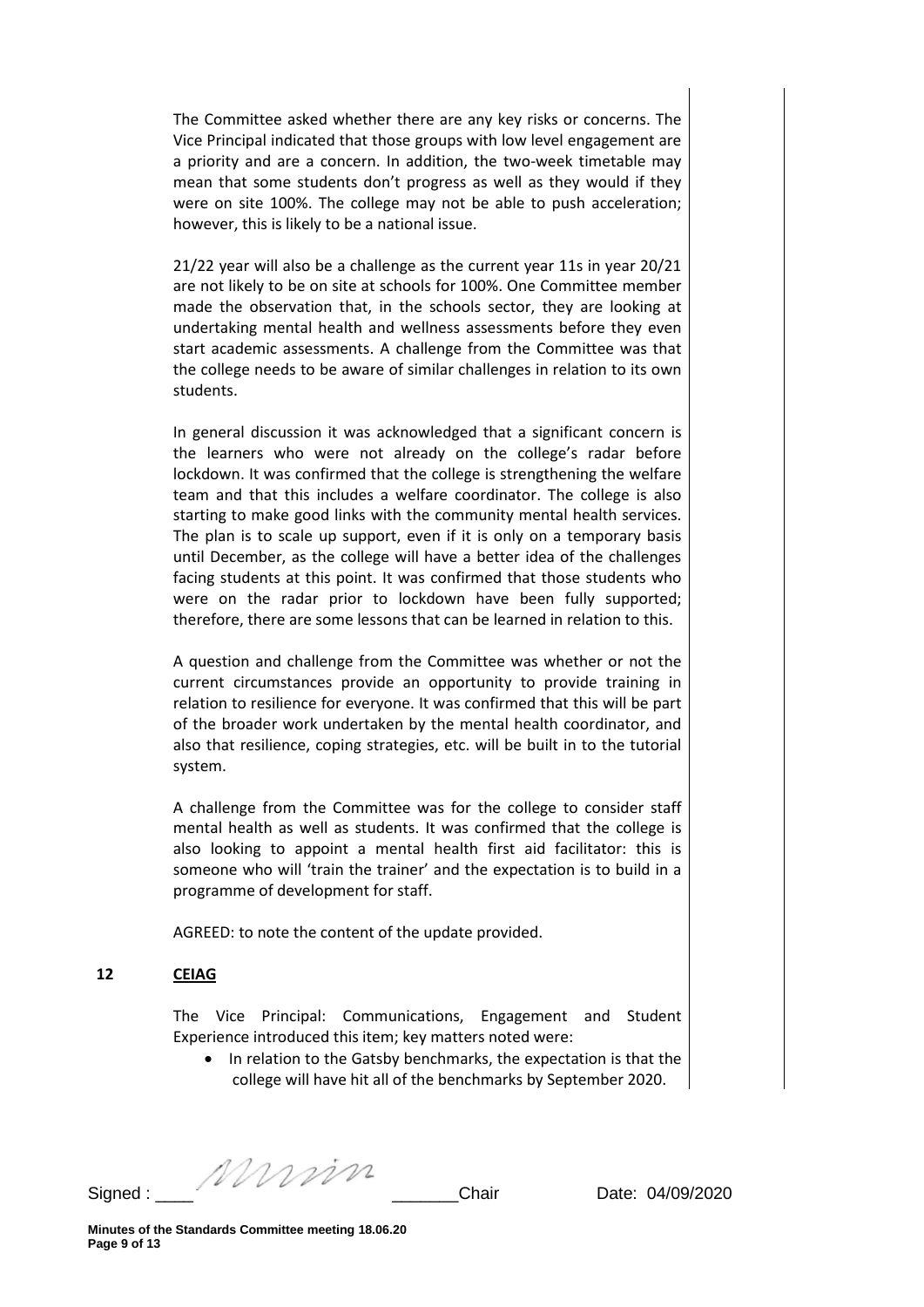| ٠                | The college continues to complete the compass self-assessment<br>and the last review was completed in May 2020.<br>One aspect that does need further development is the<br>systematic approach needed in relation to parental feedback.<br>There is also more to do in terms of challenging sector<br>stereotypes.<br>The college has a Matrix visit each year and an area identified for<br>improvement is to link the central careers service better with<br>staff in the curriculum. That said, there have been some<br>successes this year, including:<br>DANCOP - the college is looking to extend if possible<br>Erasmus - this has been hugely beneficial<br>Employability framework $-$ the target set was 90% and the<br>$\overline{\phantom{0}}$<br>college currently sits at 85%. This has largely been impacted<br>by attendance and punctuality. The plan is to have<br>attendance coaches in college next year and 90% will be the<br>trigger for intervention. |                     |            |
|------------------|-------------------------------------------------------------------------------------------------------------------------------------------------------------------------------------------------------------------------------------------------------------------------------------------------------------------------------------------------------------------------------------------------------------------------------------------------------------------------------------------------------------------------------------------------------------------------------------------------------------------------------------------------------------------------------------------------------------------------------------------------------------------------------------------------------------------------------------------------------------------------------------------------------------------------------------------------------------------------------|---------------------|------------|
|                  | Key areas of focus in 20/21 include:<br>A lot to do in terms of systems and processes,<br>The aim is to really 'sweat' the possibilities of the learning<br>companies.                                                                                                                                                                                                                                                                                                                                                                                                                                                                                                                                                                                                                                                                                                                                                                                                        |                     |            |
|                  | The Committee asked whether learner voice feedback is obtained in<br>relation to CEIAG. It was confirmed that feedback is obtained from every<br>learner who receives advice and guidance; however, it is felt that more<br>can be done to capture the impact.                                                                                                                                                                                                                                                                                                                                                                                                                                                                                                                                                                                                                                                                                                                |                     |            |
|                  | One member of the Committee indicated that a career coach tool is<br>available via EMSI and that this link with skills data could inform the<br>careers strategy for the future. The Committee were advised that the<br>college website is being reviewed and the plan is to ensure that students<br>are able to access the career coaching tool before they actually come to<br>site. This will also allow the college and students to hone in on the skills<br>required for each sector.                                                                                                                                                                                                                                                                                                                                                                                                                                                                                    |                     |            |
|                  | AGREED: to note the content of the update provided.                                                                                                                                                                                                                                                                                                                                                                                                                                                                                                                                                                                                                                                                                                                                                                                                                                                                                                                           |                     |            |
| <b>HE UPDATE</b> |                                                                                                                                                                                                                                                                                                                                                                                                                                                                                                                                                                                                                                                                                                                                                                                                                                                                                                                                                                               |                     |            |
| $\bullet$        | The Vice Principal provided a brief update and confirmed:<br>Zero submissions to the Office of the Independent Adjudicator.<br>Publication of the national student survey results has been<br>delayed; therefore, this will be presented to the Committee at its<br>September meeting.<br>Transfer of students to NTU has now taken place.<br>HND and HNC qualifications $-$ it is the intention of the college to                                                                                                                                                                                                                                                                                                                                                                                                                                                                                                                                                            | <b>VP CE&amp;SE</b> | Sept. 2020 |

Signed : \_\_\_\_ \_\_\_\_\_\_\_Chair Date: 04/09/2020

**13**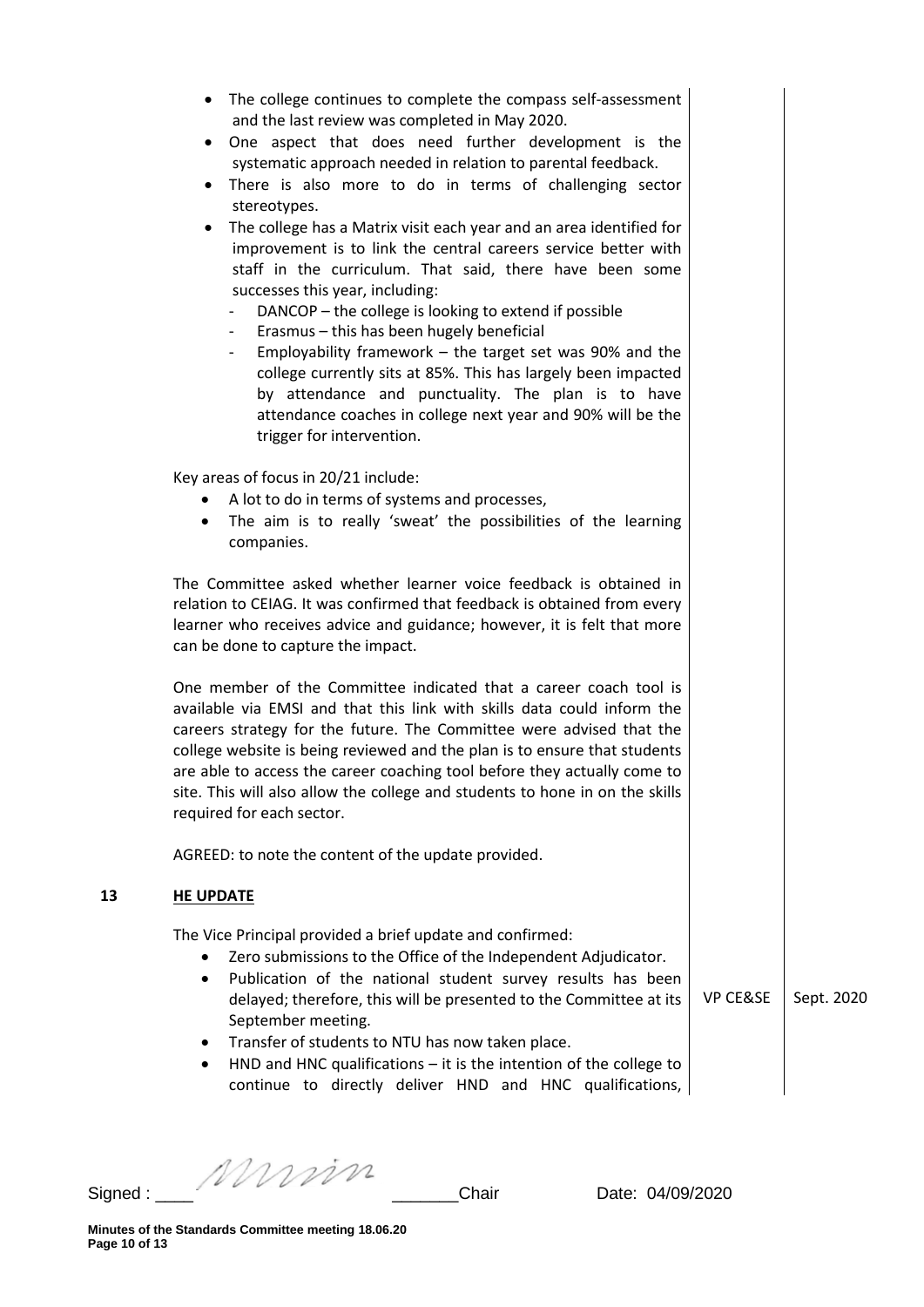primarily in engineering and construction and for a handful of students studying music. Initially we had envisaged these qualifications being full-cost without the need for students to access student loans, and this would then mean that the college would relinquish its OfS registration moving forward; however, it has become apparent that, as a result of an economic downturn following lockdown, many more students than anticipated would need to access loans and therefore the college is seeking OfS guidance regarding continuing registration.

AGREED: to note the content of the update provided.

#### **14 ASSESSMENT OF LEARNER GRADES AND RANKINGS**

The Vice Principal: Curriculum & Quality introduced this detailed report and explained that this had been a huge piece of work to complete. Timetables for the awarding organisations were all different, with late changes made and differing guidance. The Committee were advised that the Principal personally sat in on all of the reviews, which involved 26 different awarding organisations.

He confirmed that all staff have been diligent, thorough, and very professional. There have been a lot of lessons learned through the process, which will now be taken forward.

The Committee acknowledged that there had been a really impressive response and, given the information provided and documentation seen, they had absolute assurance regarding the processes and asked that their thanks and appreciation be passed on to staff.

AGREED: to note the content of the update provided.

#### **15 SAFEGUARDING AND PREVENT – EXCEPTIONS REPORT**

The content of the written report was considered and key aspects highlighted were:

- The college has slightly updated the Prevent risk assessment in response to the increase in the amount of time that students are spending online.
- Referral rates regarding Prevent in FE are lower than in schools and the belief is that it is more likely that students are recruited in school, then the issues in FE become more to do with criminal concerns.
- Work is currently underway in relation to the safeguarding development plan and the subcommittee is working to split out aspects that need to be a focus compared with those matters which are more to do with day to day. It was agreed that a final version, when complete, would be circulated to the Committee.  $\vert$  VP CE&SE  $\vert$  Sept. 2020

Signed : \_\_\_\_ \_\_\_\_\_\_\_Chair Date: 04/09/2020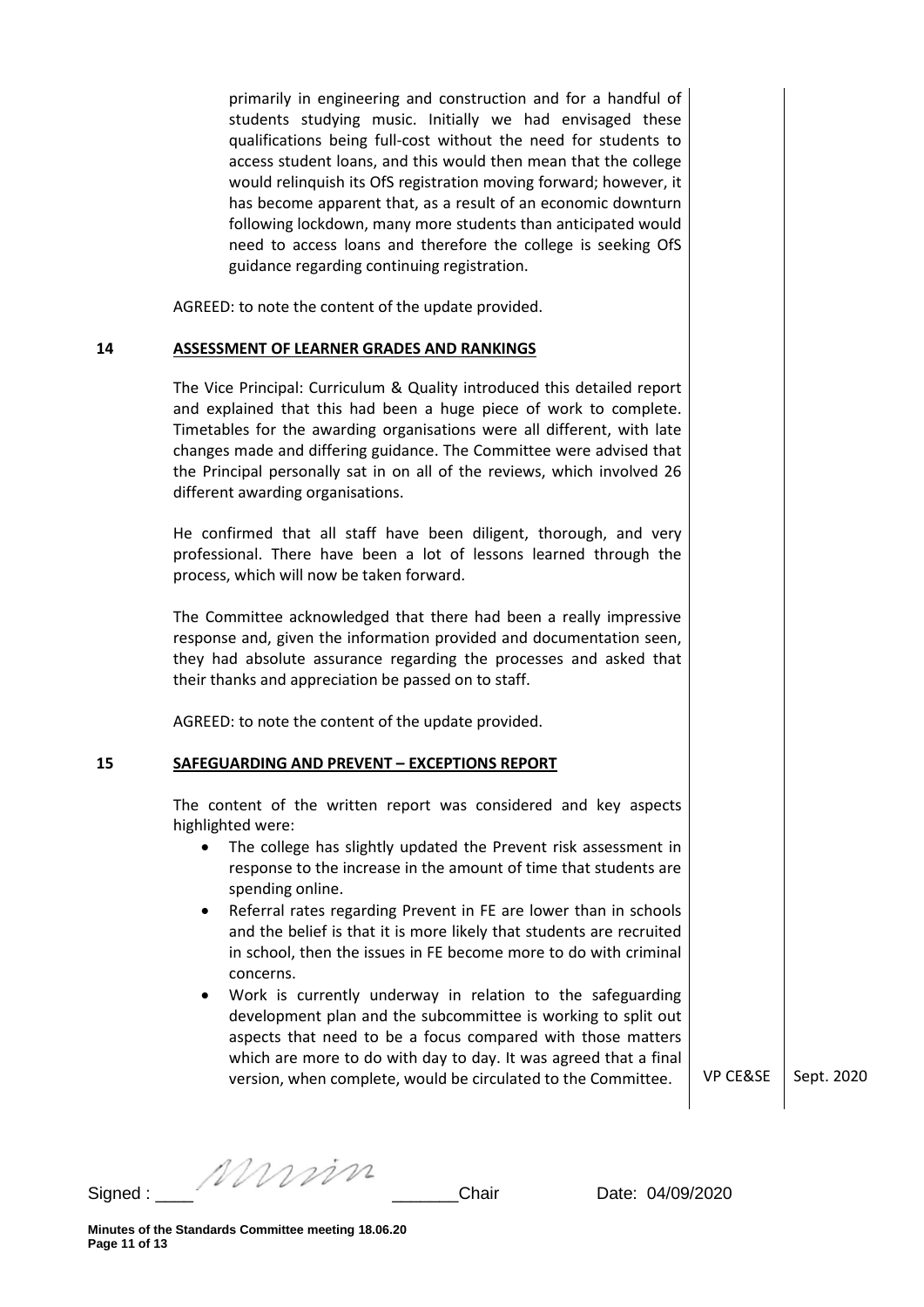| 16 | Key focus areas include:<br>Safe learning<br><b>Agency training</b><br>Continually drip-feeding information to staff<br>٠<br>Implementing changes to the welfare team<br>٠<br>Mental health strategies<br>٠<br>Partnerships<br>Working with employers<br>٠<br>It was confirmed that an internal audit on safeguarding will take place<br>next year. A challenge from the Committee was for the college to go<br>through the new KCSiE document which was issued yesterday. It was<br>confirmed that this is likely to necessitate changes to policies and<br>procedures over the summer. It was agreed that updates would be<br>shared with the Committee and approved via email in advance of them<br>needing to go on to the college website on 1 <sup>st</sup> September.<br><b>COMMITTEE REVIEW</b><br>The Clerk introduced this item and invited the Committee to consider<br>whether any changes were required to the terms of reference and/or | <b>VP CE&amp;SE</b> | Aug. 2020        |
|----|-------------------------------------------------------------------------------------------------------------------------------------------------------------------------------------------------------------------------------------------------------------------------------------------------------------------------------------------------------------------------------------------------------------------------------------------------------------------------------------------------------------------------------------------------------------------------------------------------------------------------------------------------------------------------------------------------------------------------------------------------------------------------------------------------------------------------------------------------------------------------------------------------------------------------------------------------------|---------------------|------------------|
|    | membership. She described this as an opportunity to look back on the<br>year and consider whether any changes and/or additions were required.<br>A challenge from the Committee was that their focus needs to be on the<br>curriculum going forward, especially the impact.                                                                                                                                                                                                                                                                                                                                                                                                                                                                                                                                                                                                                                                                           |                     |                  |
|    | AGREED:<br>a) To recommend to the Board that the Terms of Reference and<br>Committee membership roll forward into 20/21 unchanged.<br>b) Subject to a greater focus on the impact of the curriculum,<br>approve the work plan proposed for 20/21.                                                                                                                                                                                                                                                                                                                                                                                                                                                                                                                                                                                                                                                                                                     |                     |                  |
| 17 | <u>AOB</u>                                                                                                                                                                                                                                                                                                                                                                                                                                                                                                                                                                                                                                                                                                                                                                                                                                                                                                                                            |                     |                  |
|    | The Principal took the opportunity to update the Committee on two<br>aspects:                                                                                                                                                                                                                                                                                                                                                                                                                                                                                                                                                                                                                                                                                                                                                                                                                                                                         |                     |                  |
|    | 1) College Collaboration Fund is now up and running and the<br>intention is for the college to submit a bid. It was agreed that<br>information on this would be shared with the board and it was<br>confirmed that the planned activity aligns with the QIAP.<br>2) The college's LEP bid has been approved at the first stage in<br>relation to plans regarding automation and robotics.                                                                                                                                                                                                                                                                                                                                                                                                                                                                                                                                                             | Principal           | <b>July 2020</b> |
|    | The Committee also took the opportunity to thank Jen Hope for her<br>contribution as a Committee co-optee, it being the case that this will be<br>her last meeting.                                                                                                                                                                                                                                                                                                                                                                                                                                                                                                                                                                                                                                                                                                                                                                                   |                     |                  |

Signed : \_\_\_\_ \_\_\_\_\_\_\_Chair Date: 04/09/2020